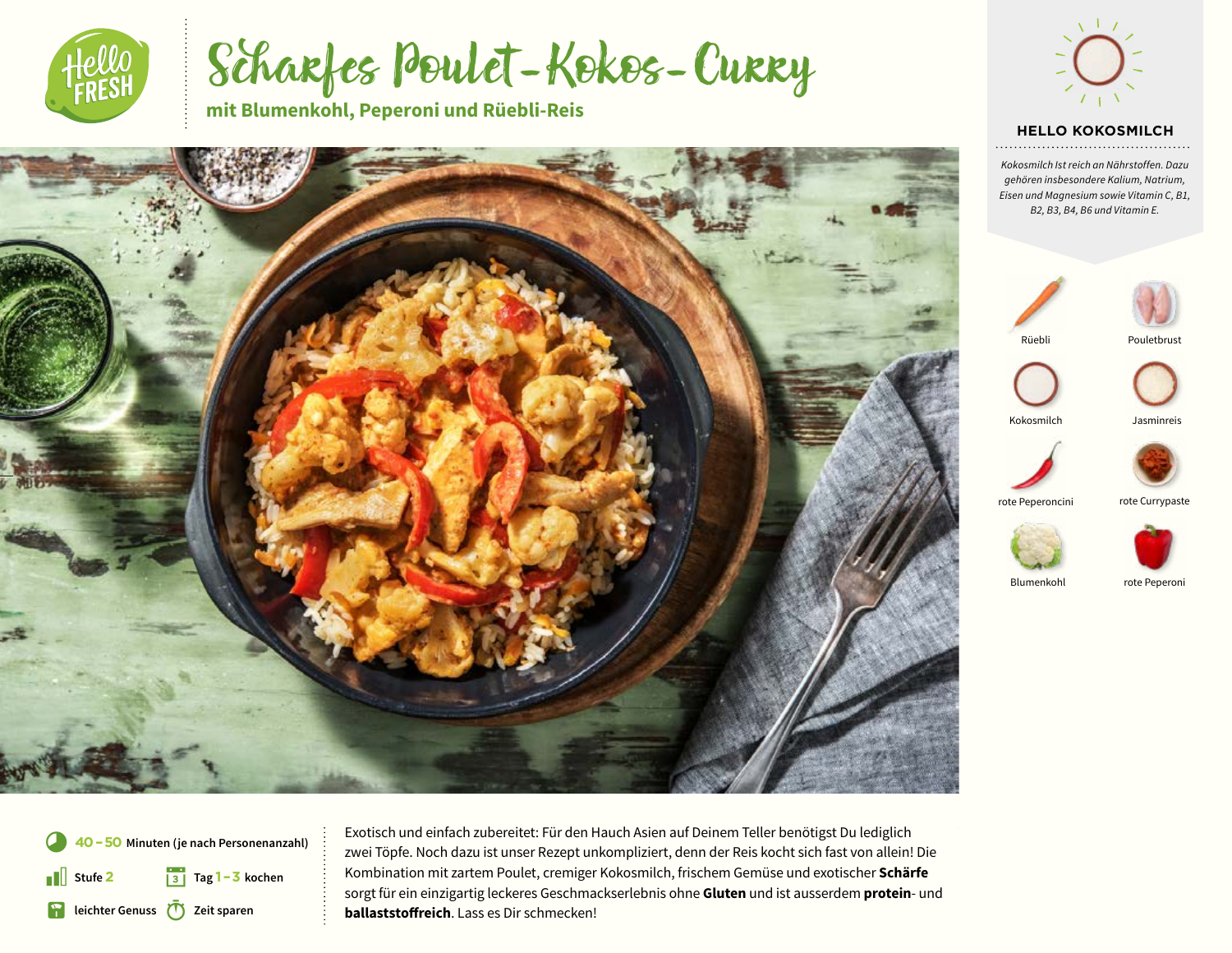## **LOS-GEHT'S**

Wasche das **Gemüse** ab und tupfe das **Fleisch** mit **Küchenpapier** trocken. Zum Kochen benötigst Du **1 kleinen Topf** und **1 grosse Bratpfanne**.



#### **REIS KOCHEN** Erhitze **350 ml** [**525 ml** | **700 ml**] Wasser im **Wasserkocher**.

**Rüebli** schälen und grob raspeln. **Jasminreis** in einem Sieb mit kaltem Wasser so lange abspülen, bis dieses klar hindurchfliesst. In einen kleinen Topf 300 ml [600 ml] heisses **Wasser**\* füllen, leicht **salzen**\* und einmal aufkochen lassen. **Reis** und **Rüebliraspel** darin bei niedriger Hitze ca. 10 Min. abgedeckt köcheln lassen. Dann Topf vom Herd nehmen und mindestens 10 Min. abgedeckt ziehen lassen.



**GEMÜSE ANBRATEN** In der grossen Bratpfanne 1 EL [2 EL] **Butter**\* erwärmen, **Blumenkohlröschen**, **Peperonistreifen**, **Peperoncini** und 1 EL [ 2 EL]**rote Currypaste** dazugeben und 2 – 3 Min. unter Rühren anbraten.



**GEMÜSE VORBEREITEN** 400 g [800g] **Blumenkohl** in Röschen aufteilen.

**Peperoni** halbieren, Kerngehäuse entfernen und **Peperonihälften** in ca. 1 cm schmale Streifen schneiden.

**Peperoncini** halbieren, Kerne herauslösen und fein hacken (Vorsicht: scharf!).

 $★$  **TIPP:** Wenn du es schärfer magst, lass die *Kerne drin.*



**CURRY VOLLENDEN** Angebratene **Pouletstreifen** zufügen, mit **Kokosmilch** und 50 ml [ 100 ml] heissem **Wasser**\* ablöschen und ca. 10 Min. weiterköcheln lassen. Anschliessend mit etwas **Salz**\* und **Pfeffer**\* abschmecken.



**POULETBRUST ANBRATEN Pouletbrust** in ca. 1 cm breite Streifen schneiden. In einer grossen Bratpfanne 1 EL [2 EL] **Öl**\* erwärmen, **Pouletbruststreifen**  darin 2 – 3 Min. scharf anbraten, dann etwas **salzen**\* und **pfeffern**\*. Aus der Bratpfanne nehmen und beiseitestellen.



**ANRICHTEN** Nach der Ziehzeit **Rüeblireis** mit einer Gabel ein wenig auflockern und auf Teller verteilen. **Poulet**-**Kokos**-**Curry** dazu anrichten und geniessen.

En Guete!

## **2 | 4 PERSONEN-ZUTATEN**

|                          | 2P             |                  | 4P     |                  |
|--------------------------|----------------|------------------|--------|------------------|
| Rüebli                   | 1x             | 100 <sub>g</sub> | 2x     | 100 <sub>g</sub> |
| Peperoncini, rot         | 1x             | 15 <sub>g</sub>  | 2x     | 15 <sub>g</sub>  |
| Pouletbrust              | 2x             | 120 g            | 4x     | 120 <sub>g</sub> |
| Kokosmilch               | 1x             | 150 ml           | 2x     | 150 ml           |
| Jasminreis               | 1x             | 150 <sub>g</sub> | 1x     | 300 <sub>g</sub> |
| rote Currypaste 10) co   | 0.1x           | 50 <sub>g</sub>  | 0.2x   | 50 <sub>g</sub>  |
| rote Peperoni            | 1x             | 180 <sub>g</sub> | 2x     | 180 <sub>g</sub> |
| Blumenkohl               | 1x             | 450 g            | 1x     | 600 <sub>g</sub> |
| Wasser* für Schritt 5    | 300 ml         |                  | 600 ml |                  |
| Butter* 5) für Schritt 4 | 1 EL           |                  | 2EL    |                  |
| Olivenöl* für Schritt 3  | $1$ EL         |                  |        | 2EL              |
| Salz*, Pfeffer*          | nach Geschmack |                  |        |                  |

Gut, im Haus zu haben [bei 4 Personen Mengen verdoppeln]. Beachte die benötigte Menge. Die gelieferte Menge in Deiner Box weicht hiervon ab und es bleibt etwas übrig.

| <b>DURCHSCHNITTLICHE</b><br><b>NÄHRWERTE PRO</b> | 100 <sub>g</sub> | <b>PORTION</b>    |
|--------------------------------------------------|------------------|-------------------|
| <b>Brennwert</b>                                 | 414 kJ/99 kcal   | 3.220 kJ/770 kcal |
| Fett                                             | 4g               | 33 <sub>g</sub>   |
| - davon ges. Fettsäuren                          | 2g               | 33 <sub>g</sub>   |
| Kohlenhydrate                                    | 10 <sub>g</sub>  | 75g               |
| - davon Zucker                                   | 2g               | 12 <sub>g</sub>   |
| Eiweiss                                          | 5g               | 42 <sub>g</sub>   |
| Salz                                             | 0g               | 1g                |

**ALLERGENE**

5) Milch 10) Sojabohnen

Diese Rezeptkarte ist recycelbar und FSC®-zertifiziert (FSC®-C129012).



**2019** | KW 22 | 2

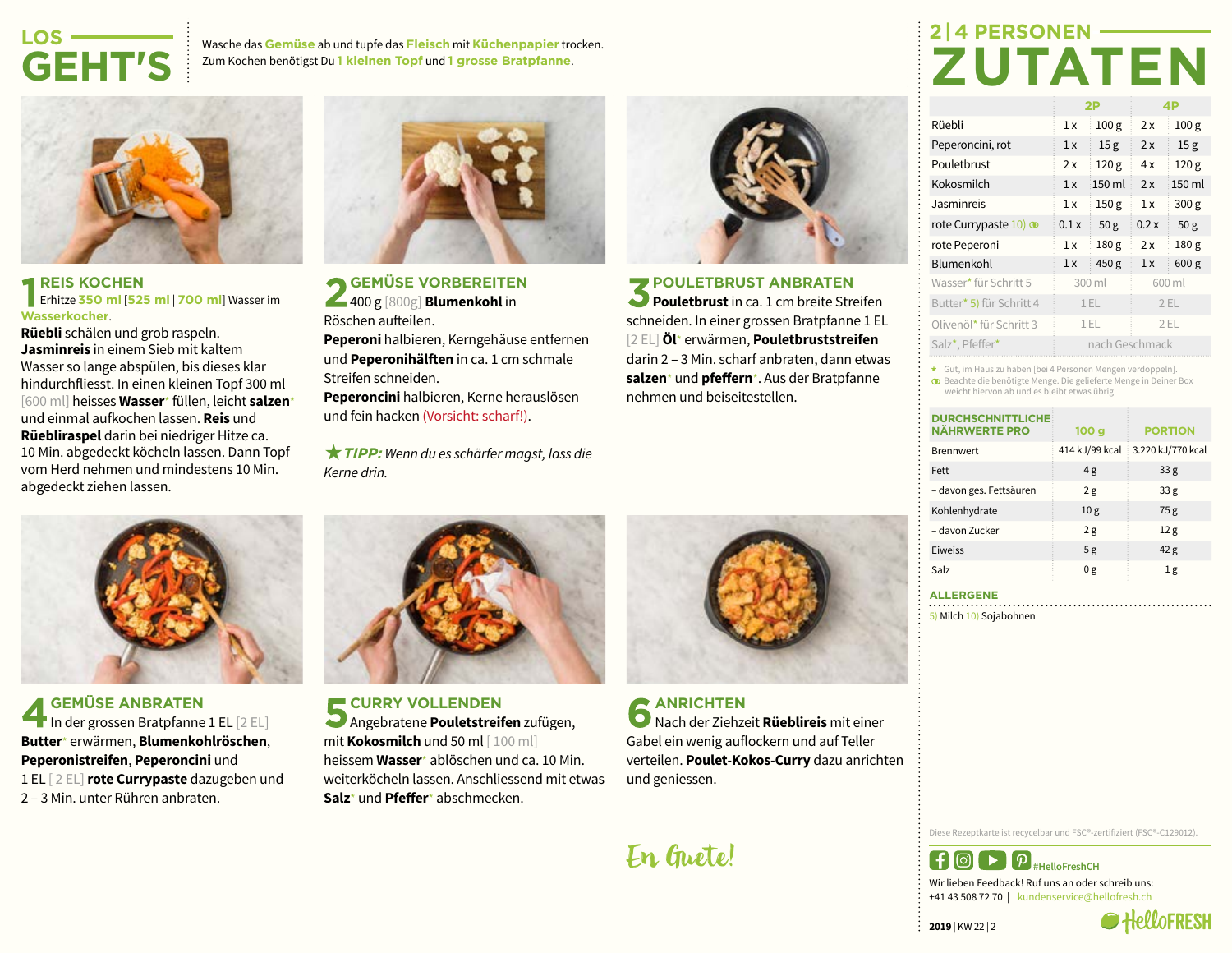

Spicy chicken and coconut curry

**with cauliflower, peppers and carrot rice**





#### **HELLO COCONUT MILK**

*Coconut milk is full of nutrients. In particular: potassium, sodium, iron, magnesium and vitamins C, B1, B2, B3, B4, B6 and E.*





Chicken breast fillet





Jasmine rice Cauliflower







Red curry paste Red chilli pepper

**cook on days**<br>**a 1** - **3** A new<br>discovery **discovery** Light meal

**40** minutes **i Level 2** Exotic and easy to make: You just need two pots to create this taste of Asia. It's also very easy as the rice cooks practically by itself.

> The combination of tender chicken, creamy coconut milk, fresh vegetables and exotic **spiciness** ensures a unique, delicious taste experience **without gluten**, and it's also rich in **protein** and dietary fibre. Enjoy your meal!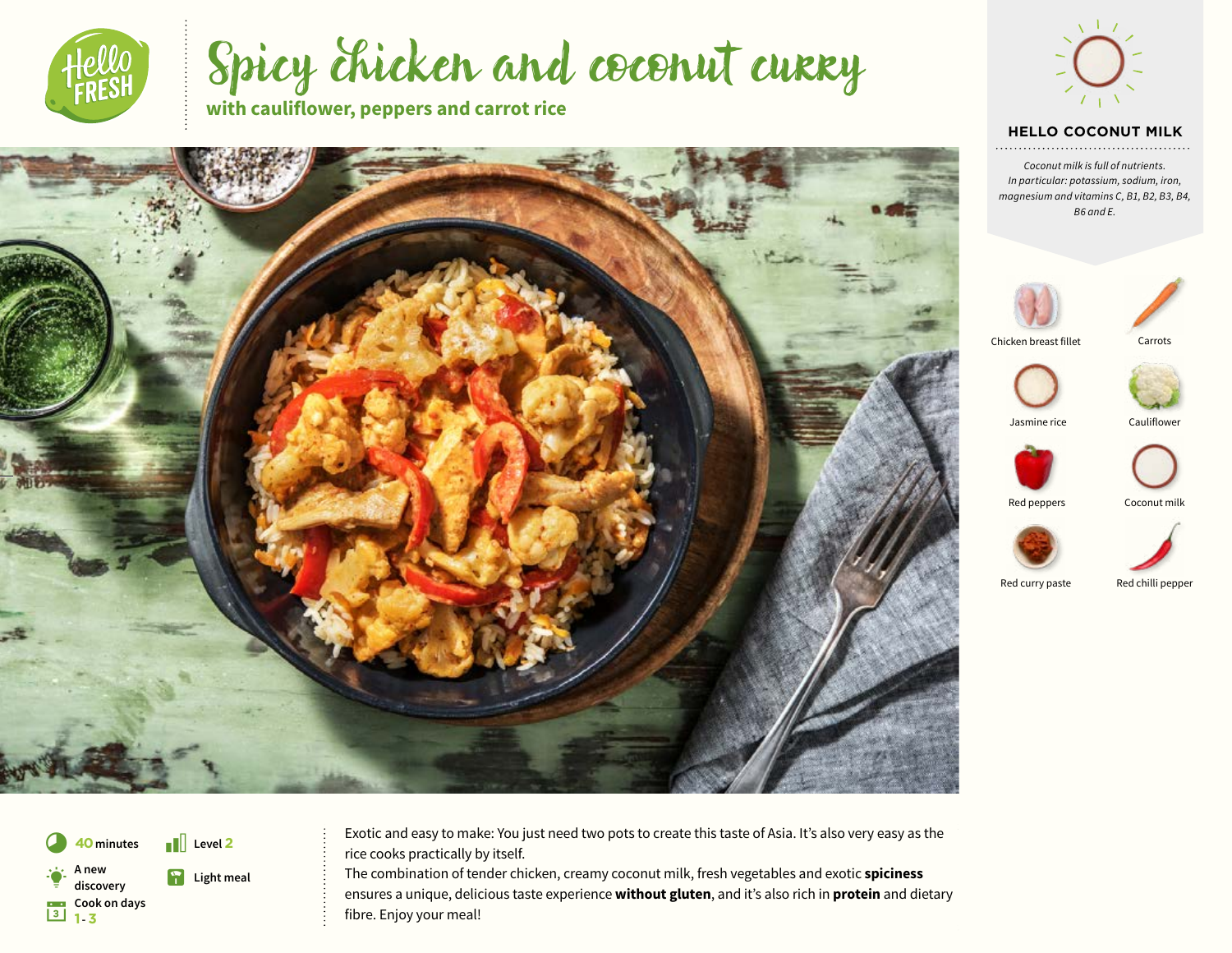## **LET´S-GO**

Wash **vegetables**, **herbs** and **meat** and pat **meat** dry with kitchen roll. You will also need: **a vegetable grater**, **a sieve**, **1 small pot** (with **lid**) and **1 large frying pan**.



#### **COOK RICE** Heat **water**\* in the **kettle**. Peel and coarsely grate the **carrots**. Rinse **jasmine rice** in a sieve with cold water.

Fill a small pot with **hot water**\*, add a little **salt**\* and bring to the boil.

Add **rice** and **grated carrot**. Cover and simmer on low heat for approx. 10 min.

Then remove the pot from the stove, keep it covered, and let the **rice** swell for at least 10 min.



**PREPARE VEGETABLES Cut cauliflower** into quarters. Cut the **red peppers** in half, remove the core, and cut the **pepper halves** into strips approx. 1 cm wide

Halve the **Red chilli pepper**, remove the seeds and finely chop (warning: spicy!).



#### **SAUTÉ CHICKEN BREAST**

Cut the **chicken breast** into strips approx. 1 cm wide.

Heat up **oil**\* in a large frying pan and sauté **strips of chicken breast** on high heat for 2-3 min., then season with a little **salt**\* and **pepper**\*.

Remove **strips of chicken** from the pan and place to one side.



|                                | 2P                 |                  | 4Р      |                  |
|--------------------------------|--------------------|------------------|---------|------------------|
| Carrots                        | 1x                 | 100 <sub>g</sub> | 2x      | 100 <sub>g</sub> |
| Red peppers                    | 1x                 | 15 <sub>g</sub>  | 2x      | 15 <sub>g</sub>  |
| Chicken breast fillet          | 2x                 | 120 <sub>g</sub> | 4x      | 120 <sub>g</sub> |
| Coconut milk                   | 1x                 | 150 ml           | 2x      | 150 ml           |
| Jasmine rice                   | 1x                 | 150 <sub>g</sub> | 1x      | 300 <sub>g</sub> |
| Red curry paste $10$ ) $\odot$ | 0.1x               | 50 <sub>g</sub>  | 0.2x    | 50 <sub>g</sub>  |
| Red chilli pepper              | 1x                 | 180 <sub>g</sub> | 2x      | 180 <sub>g</sub> |
| Cauliflower                    | 1x                 | 450 g            | 1x      | 600 <sub>g</sub> |
| Water* for step 1              | 300 ml             |                  | 600 ml  |                  |
| Butter*5) for step 4           | 1 tbsp.            |                  | 2 tbsp. |                  |
| Olive oil* for step 3          | 1 tbsp.            |                  | 2 tbsp. |                  |
| Salt*, pepper*                 | According to taste |                  |         |                  |

\* Good to have at hand [double the amounts for 4 persons]

Note the quantity required. The quantity delivered in your box differs from this quantity and some will be left over.

| <b>AVERAGE</b><br><b>NUTRITIONAL</b><br><b>VALUES PER</b><br>(Calculated based on specified starting |                  |                   |
|------------------------------------------------------------------------------------------------------|------------------|-------------------|
| ingredients.)                                                                                        | 100 <sub>g</sub> | <b>PORTION</b>    |
| Calories                                                                                             | 414 kJ/99 kcal   | 3.220 kJ/770 kcal |
| Fat                                                                                                  | 4g               | 33 <sub>g</sub>   |
| - incl. saturated fats                                                                               | 2g               | 33 <sub>g</sub>   |
| Carbohydrate                                                                                         | 10 <sub>g</sub>  | 75g               |
| - incl. sugar                                                                                        | 2g               | 12g               |
| Protein                                                                                              | 5g               | 42 <sub>g</sub>   |
| Salt                                                                                                 | 0g               | 1g                |

#### **ALLERGENS**

5) Milk 10) Soybeans

(Please see the additional information on allergens and possible traces of allergens on the packaging of the ingredients!)

**SAUTÉ VEGETABLES** Heat **butter**\* in the large frying pan, add **cauliflower** quarters, **pepper pieces** and **red curry paste** (warning: spicy!) and stir-fry for 2-3 min.



**COMPLETE THE CURRY** Add fried **strips of chicken**, deglaze with **coconut milk** and **hot water**\* and simmer for approx. 10 min.

Then season **curry** with a little **salt**\* and **pepper**\*.



**ARRANGE After it has swollen, fluff up the carrot rice** with a fork and apportion onto plates. Serve with **chicken** and **coconut curry** and enjoy.

This printed recipe is recyclable and FSC®-certified (FSC®-C129012).



+41 43 508 72 70 | kundenservice@hellofresh.ch

**2019** | CW 22 | 2



Bon appetit!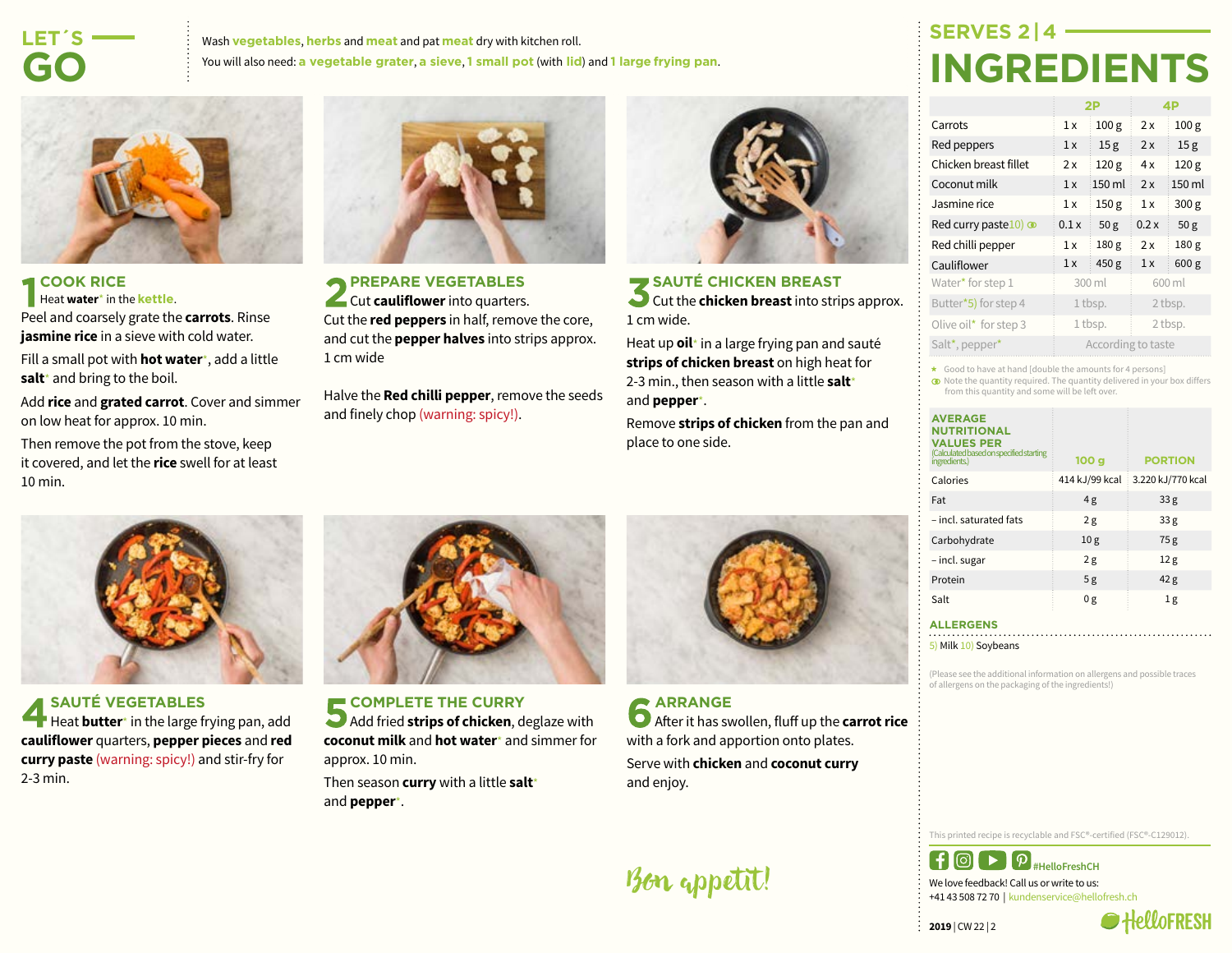

# Curry de poulet piquant à la noix de coco

**accompagné de chou-fleur, poivrons et riz aux carottes**







Pâte de curry rouge Piment rouge

**À utiliser dans** § **les 1 à 3 jours** Redécouverte **La Régal léger** 

**40** minutes **i** Niveau 2 Exotique et simple à préparer : pour ce voyage culinaire en Asie, vous aurez seulement besoin de deux casseroles et de riz qui cuit presque tout seul ! L'association de la viande tendre de poulet, du lait de coco crémeux, du **piment** exotique et des légumes frais garantit des saveurs uniques **sans gluten** tout en étant riche en **protéines** et en fibres. Régalez-vous !